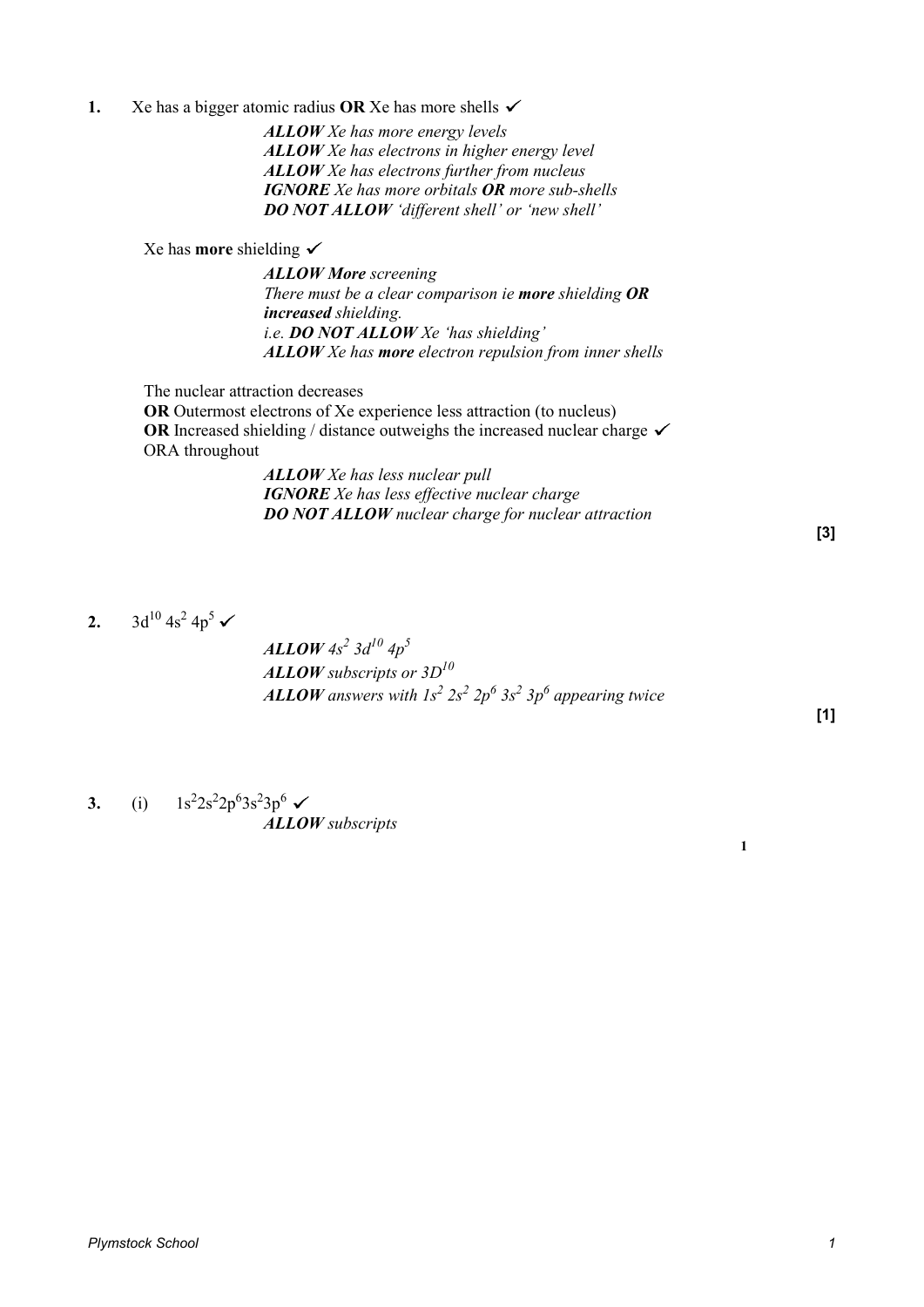(ii)



 'Dot-and-cross' diagram to show four shared pairs of electrons one of which is a dative covalent bond (which must consist of the same symbols)  $\checkmark$ *IGNORE inner shells IGNORE '+' sign BUT DO NOT ALLOW a '−' sign. Brackets and circles not required*

(iii) tetrahedral  $\checkmark$ 

 $109.5^\circ \checkmark$ *ALLOW 109 – 110°*

(iv) ions **OR** electrons cannot move in a solid  $\checkmark$ 

**ions** can move **OR** are mobile in solution *ALLOW ions can move in liquid DO NOT ALLOW ions can move when molten ALLOW 1 mark for: 'Ions can only move in solution'*

**2**

**1**

**2**

**4.** the energy required to remove one electron  $\checkmark$  from each atom in one mole  $\checkmark$  of gaseous atoms  $\checkmark$ *ALLOW 3 marks for: the energy required to remove one mole of electrons from one mole of atoms atoms in the gaseous state If no definition, ALLOW one mark for the equation below, including state symbols.*  $X(g) \to X^+(g) + e^- / X(g) - e^- \to X^+(g)$ *ALLOW e for electron IGNORE state symbol for electron*

**[3]**

**[6]**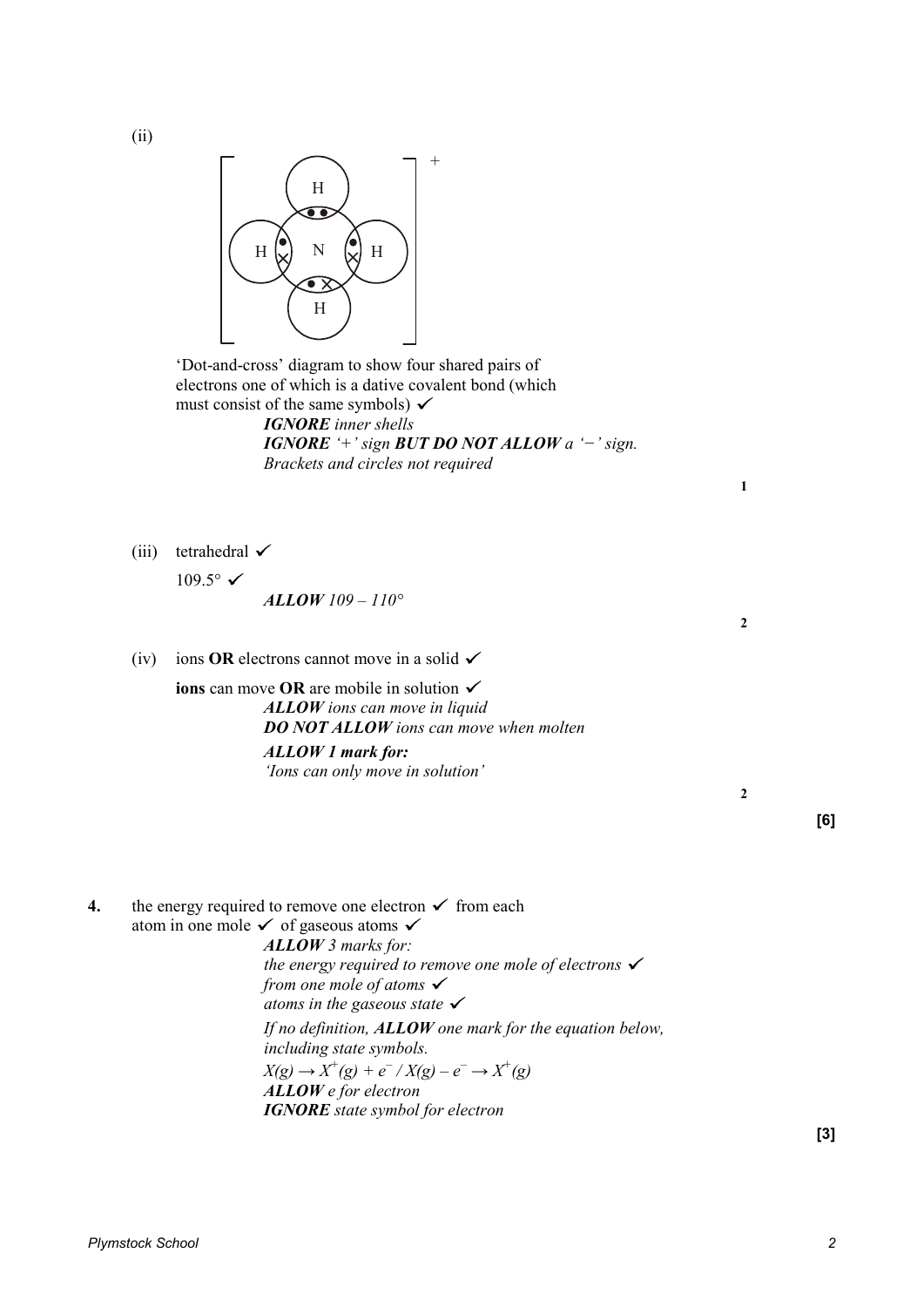**5.** (i)  $O^+(g) \rightarrow O^{2+}(g) + e^$ *answer must have state symbols ALLOW e for electron ALLOW*  $O^{+}(g) - e^{-} \rightarrow O^{2+}(g)$ *DO NOT ALLOW*  $O^{+}(g) + e^{-} \rightarrow O^{2+}(g) + 2e^{-}$ *IGNORE state symbol for electron*

**1**

**1**

**1**

**1**

**1**

(ii) the  $O^+$  ion, is smaller than the O atom **OR** the electron repulsion/shielding is smaller **OR** the proton : electron ratio in the 2+ ion is greater than in the 1+ ion  $\checkmark$ *ALLOW the outer electrons in an O<sup>+</sup> ion are closer to the* 

*nucleus than an O atom DO NOT ALLOW 'removed from next shell down'*

**[2]**

**6.** (i) number of protons (in the nucleus)  $\checkmark$ *ALLOW proton number ALLOW number of protons in an atom IGNORE reference to electrons*

- (ii)  $(1s^2)2s^22p^63s^23p^63d^24s^2$ *ALLOW 1s<sup>2</sup> written twice ALLOW subscripts ALLOW 4s<sup>2</sup> before 3d2+*
- (iii) Mn / manganese **and**  $d \checkmark$ *ALLOW D*

**[3]**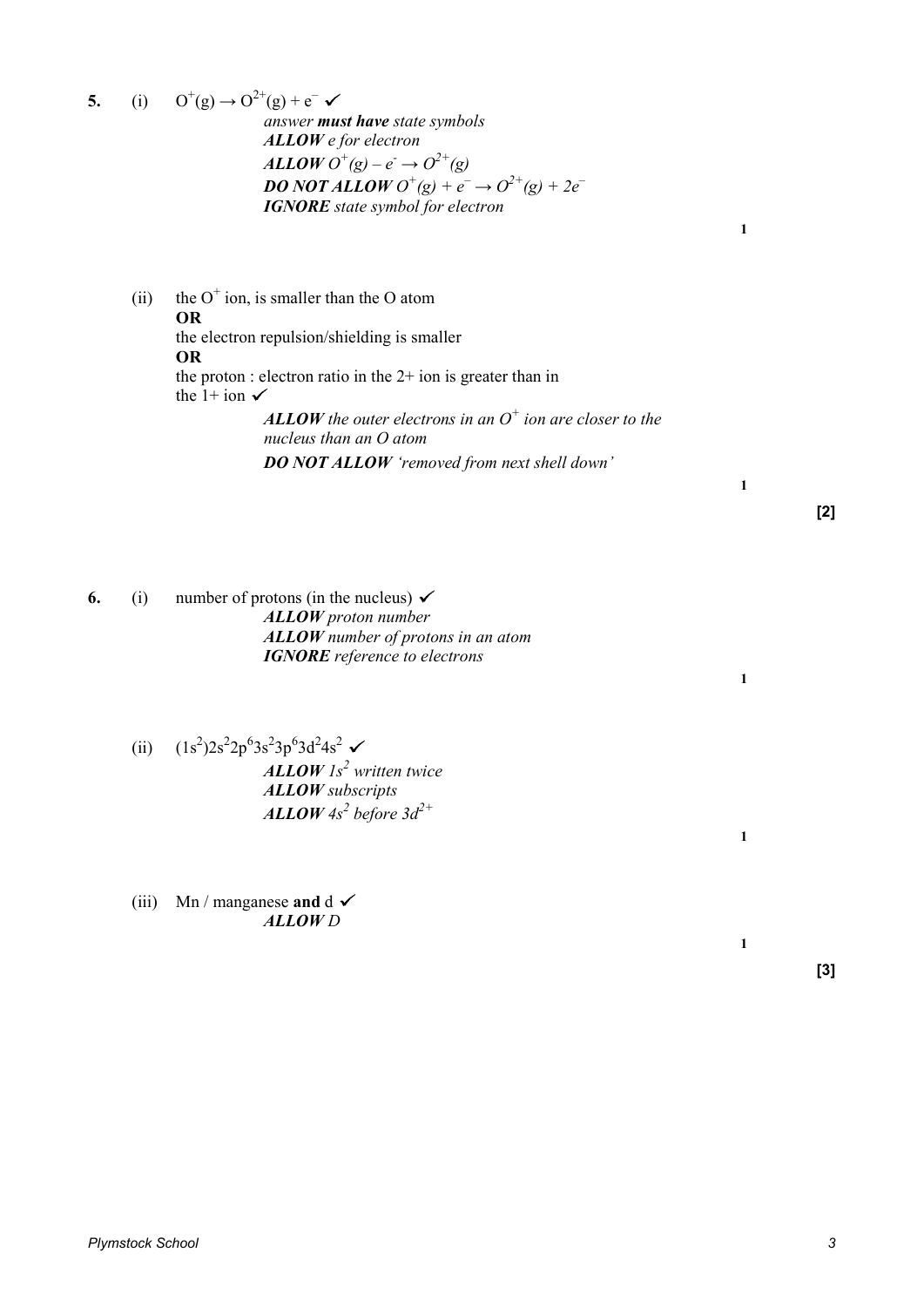

**8.** (a) 2



*1, 2 or 3 p orbitals are OK* 

(b) d orbital 2  $\checkmark$ p sub-shell 6  $\checkmark$  $3$ rd shell 18  $\checkmark$  3

(i)



2s and 2p labels  $\checkmark$  Ignore any superscripted numbers. 8 electrons in correct levels with arrows correctly shown  $\checkmark$ 

**[7]**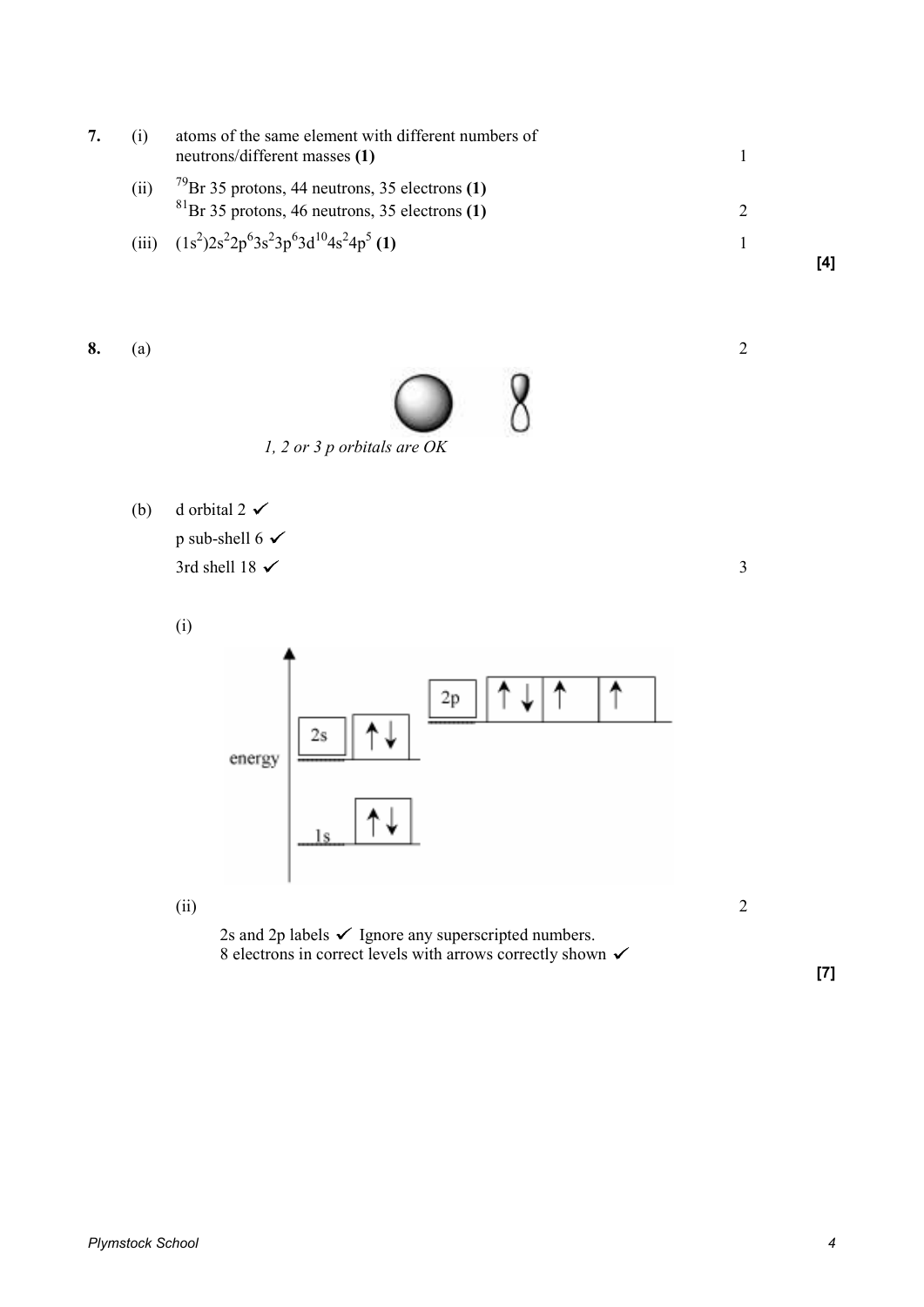| 9. | (i)   | Energy change when each atom in 1 mole $\checkmark$<br>of gaseous atoms $\checkmark$<br>loses an electron $\checkmark$ (to form 1 mole of gaseous 1+ ions).                                                                             | 3 |
|----|-------|-----------------------------------------------------------------------------------------------------------------------------------------------------------------------------------------------------------------------------------------|---|
|    |       | (ii) $Q^{2+}(g) \to Q^{3+}(g) + e^{-} \checkmark$<br>1 mark for correct species; 1 mark for state symbols<br>No charge required on electron.<br>Ignore $(g)$ on $e$                                                                     | 2 |
|    | (iii) | Large difference between 6th and 7th IEs $\checkmark$<br>marking a different shell (closer to nucleus) $\checkmark$<br>allow 'inner shells'/new shell/full shell/first shell<br>marking points independent.<br>not sub-shell or orbital | 2 |
|    |       |                                                                                                                                                                                                                                         |   |

**10.** (i)



| 11. | (a) | Energy change when each atom in 1 mole $\checkmark$                        |  |
|-----|-----|----------------------------------------------------------------------------|--|
|     |     | of gaseous <b>atoms</b>                                                    |  |
|     |     | <b>loses an electron</b> $\checkmark$ (to form 1 mole of gaseous 1+ ions). |  |

**[7]**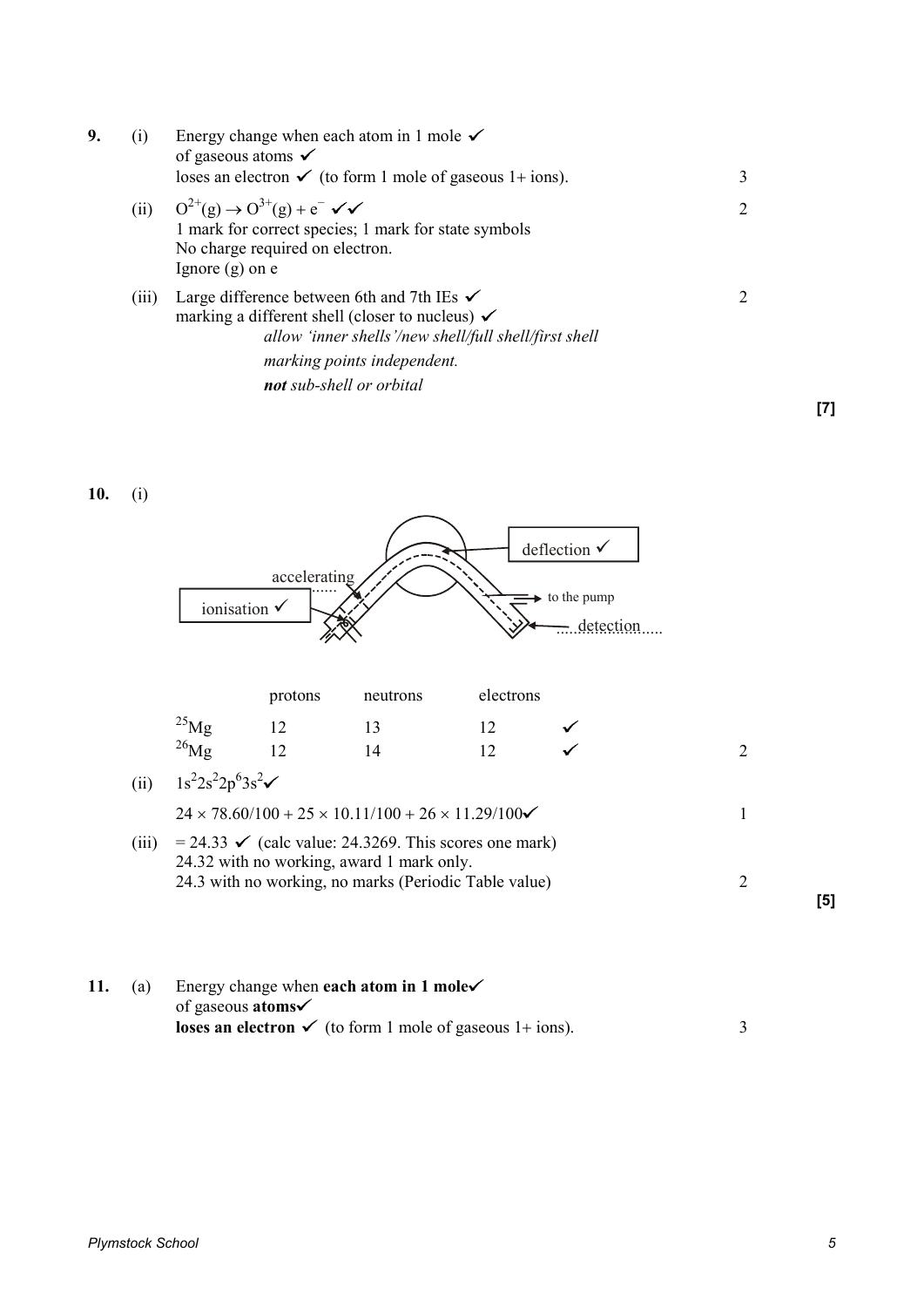| (b)   |                                                          | From Li $\rightarrow$ N, ionisation energy increases<br>number of protons/nuclear charge increases <del>√</del><br>nuclear attraction increases / shell drawn in by increased<br>nuclear charge/ atomic radius decreases√<br>across period, electrons added to same shell<br>Not same subshell                                                                                       |                |        |
|-------|----------------------------------------------------------|--------------------------------------------------------------------------------------------------------------------------------------------------------------------------------------------------------------------------------------------------------------------------------------------------------------------------------------------------------------------------------------|----------------|--------|
|       |                                                          | From Be $\rightarrow$ B, ionisation energy decreases<br>for B, electron is removed from a p sub-shell/p<br>orbital/different sub-shell√<br>which has a higher energy<br>watch for distinction between nuclear attraction and                                                                                                                                                         | $\tau$         |        |
|       |                                                          | nuclear charge in candidates' scripts.<br>Also watch for confusion between shell and subshell.                                                                                                                                                                                                                                                                                       |                |        |
|       | $\mathbf{Al}\checkmark$<br>4th IE $\checkmark$           | Sharp rise in successive ionisation energy between 3rd and<br>marking a change to a new or different shell / there are 3<br>electrons in the outer shell<br>mention of 'orbital' or 'sub-shell cancels 'shell mark' Each<br>marking point for Al is independent                                                                                                                      | 3              |        |
|       | QoWC:                                                    | links together two pieces of information<br>correctly within two of the sections below:<br>1. General trend across period<br>2. Be to B<br>Successive ionisation energies <del>√</del>                                                                                                                                                                                               |                | $[13]$ |
| (i)   | state symbols $\checkmark$                               | $Ca^+(g) \to Ca^{2+}(g) + e^-$<br>Equation with correct charges and 1 electron lost $\checkmark$<br>'-' not required on 'e'                                                                                                                                                                                                                                                          | $\overline{2}$ |        |
| (ii)  | less electrons/<br>ion is smaller                        | same number of protons or same nuclear charge attracting<br>electron removed from an ion/<br>less electron-electron repulsion (not less shielding)/                                                                                                                                                                                                                                  | 1              |        |
| (iii) | Sr has more shells $\checkmark$<br>('more' is essential) | atomic radii of $Sr >$ atomic radii of Ca/<br>Sr has electrons in shell further from nucleus than Ca/<br>Sr has electrons in a higher energy level/<br>Therefore less attraction $\checkmark$<br>Sr has <b>more</b> shielding than Ca $\checkmark$<br>increased nuclear charge is outweighed / despite increased nuclear<br>charge by at least one of the factors above $\checkmark$ | 3              |        |
|       |                                                          |                                                                                                                                                                                                                                                                                                                                                                                      |                | [6]    |

 $12.$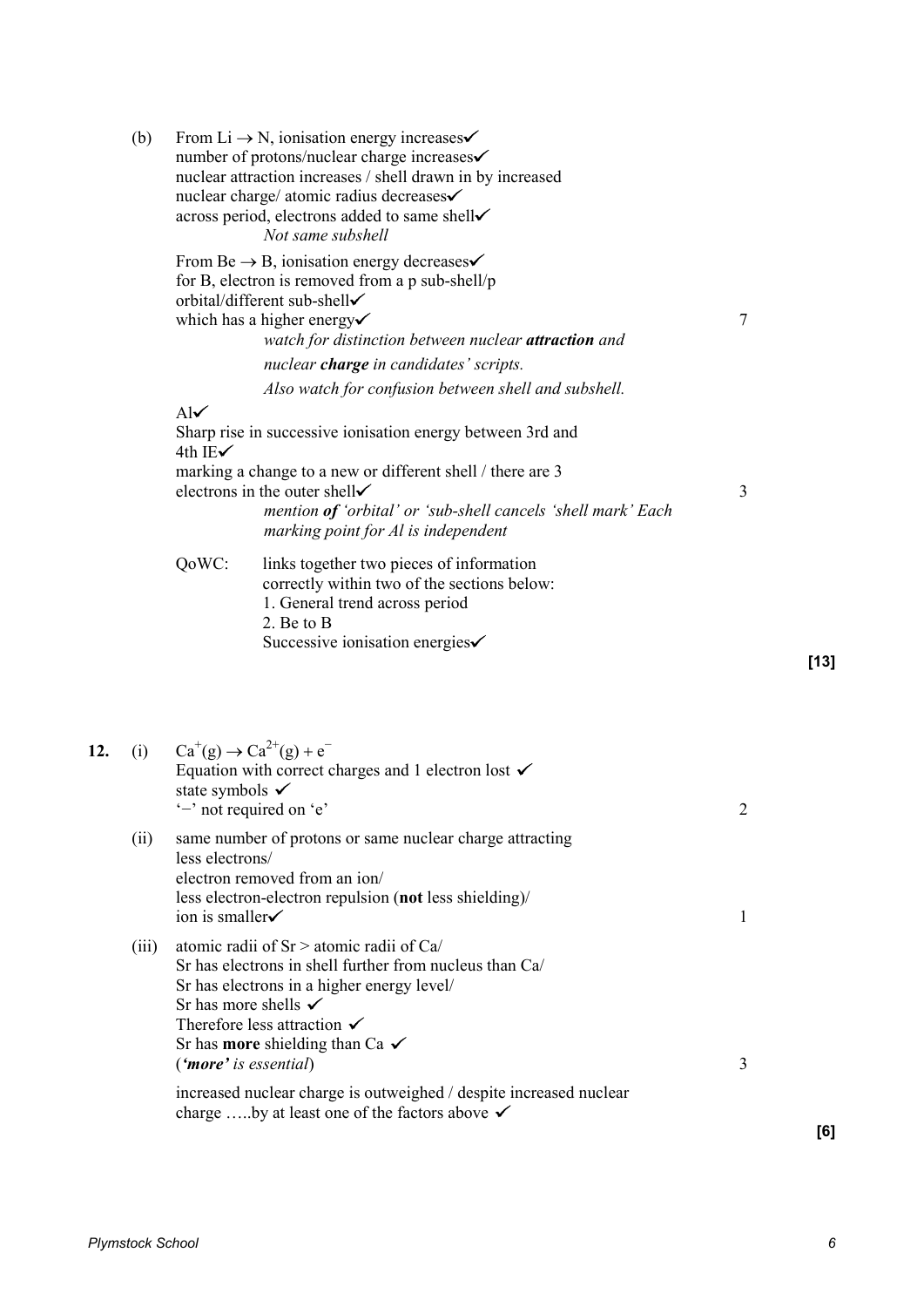13.  $1s^2 2s^2 2p^2$ 

| 14. | (i)   | Energy change when each atom in 1 mole $\checkmark$<br>of gaseous atoms $\checkmark$<br>loses an electron $\checkmark$ (to form 1 mole of gaseous 1+ ions).                                                                | 3              |     |
|-----|-------|----------------------------------------------------------------------------------------------------------------------------------------------------------------------------------------------------------------------------|----------------|-----|
|     | (ii)  | increasing nuclear charge/number of protons $\checkmark$<br>electrons experience greater attraction or <i>pull</i> / atomic<br>radius decreases / electrons added to same shell /same or<br>similar shielding $\checkmark$ | $\overline{2}$ |     |
|     | (iii) | In B, electron being removed is at a higher energy /<br>In Be, electron being removed is at a lower energy $\checkmark$                                                                                                    |                |     |
|     |       | An s electron is lost in Be AND a p electron is lost in B $\checkmark$                                                                                                                                                     | $\overline{2}$ | [7] |
| 15. |       | $1s^22s^22p^63s^23p^63d^24s^2$ $\checkmark$                                                                                                                                                                                |                | [1] |
| 16. | (i)   | First $\checkmark$ ionisation (energy) $\checkmark$                                                                                                                                                                        | $\overline{2}$ |     |
|     |       | $Ra(g) \rightarrow Ra^{+}(g) + e^{-} \sqrt{\checkmark}$<br>1 mark for equation<br>1 mark for state symbols<br>'-' not required on 'e'                                                                                      | $\overline{2}$ |     |
|     | (ii)  | atomic radii of Ra > atomic radii of Ca/<br>Ra has electrons in shell further from nucleus than Ca/<br>Ra has more shells $\checkmark$                                                                                     |                |     |
|     |       | Ra has <b>more</b> shielding than Ca $\checkmark$<br>: ' <i>more</i> ' is essential                                                                                                                                        |                |     |
|     |       | Ra electron held less tightly/less attraction on electron $\checkmark$                                                                                                                                                     | $\mathfrak{Z}$ | [7] |
|     |       | $1s^22s^22p^63s^23p^6$ 3d <sup>10</sup> 4s <sup>2</sup> 4p <sup>5</sup> $\checkmark$                                                                                                                                       |                |     |
| 17. | (i)   | Award 1 mark for $p^5$ .                                                                                                                                                                                                   | $\overline{2}$ |     |
|     | (ii)  | Highest energy sub-shell/sub-shell/being filled is the p<br>sub-shell/outer electrons are in a p (sub-shell/orbital/shell) ✓                                                                                               | $\mathbf{1}$   | [3] |
|     |       |                                                                                                                                                                                                                            |                |     |